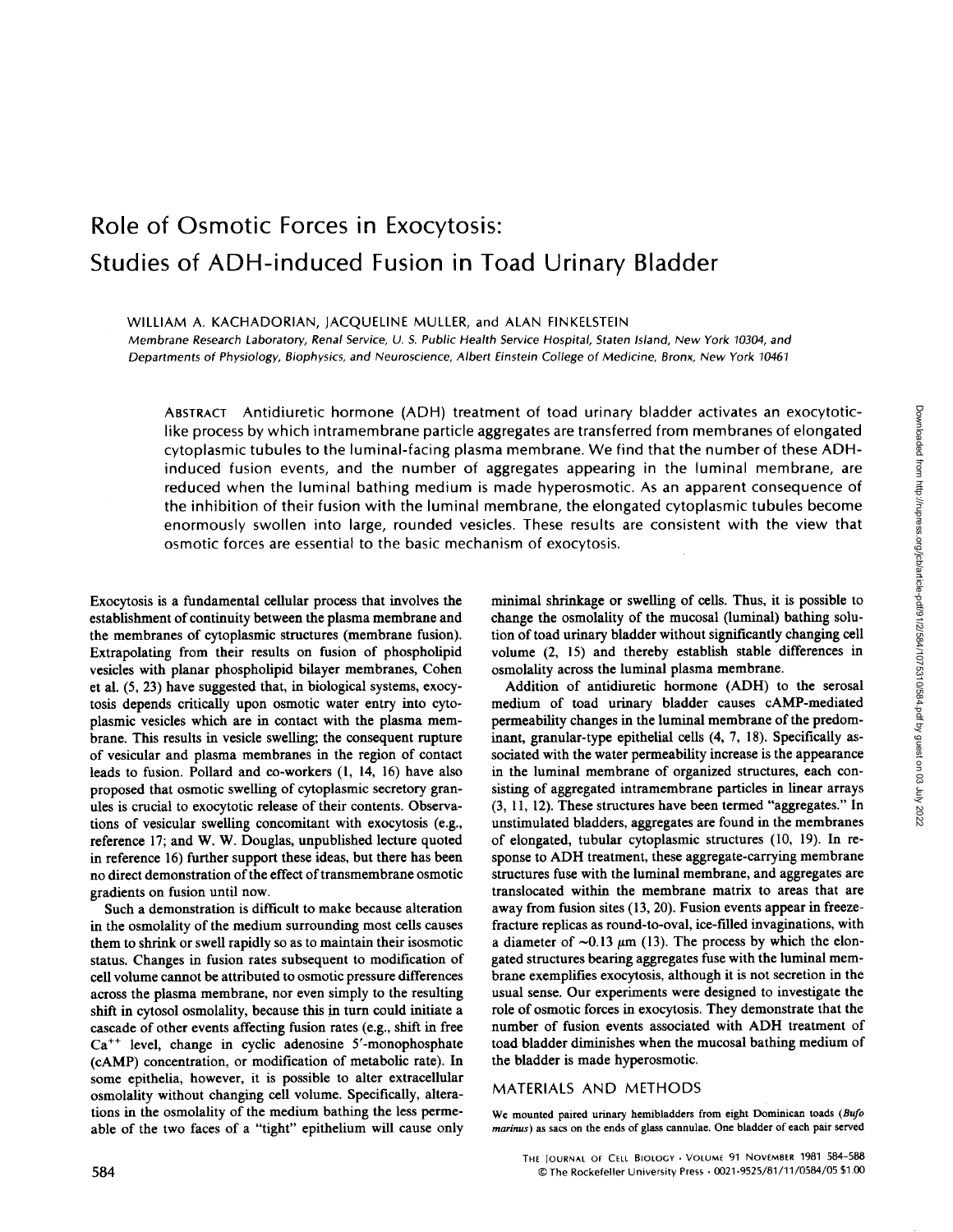as "control." Both were filled to capacity with Ringer solution (111 mM NaCl, 3.5 mM KCl, 2.5 mM NaHCO<sub>3</sub>, 1.0 mM CaCl<sub>2</sub>, pH 7.6-8.2; 220 mosmol) and suspended for 30 min in an aerated Ringer bath at room temperature. At the end of this period, transbladder electrical potential was measured, and if a value <20 mV was obtained for either bladder of a pair, the experiment was terminated. Otherwise, the mucosal bathing medium of both experimental and control bladders was replaced with Ringer solution diluted 1:5 with distilled water; in addition, that of the experimental bladders was adjusted with raffinose' to a final osmolality between 397 and 488 mosmol (453  $\pm$  27 [SD]<sup>2</sup>). All bladders were then resuspended in fresh serosal Ringer baths. After a 30-min equilibration period, they were treated for <sup>5</sup> min with a maximally stimulating dose (final serosal concentration = 20 mU/ml) of ADH (Pitressin, Parke-Davis, Detroit, Mich.), and then quickly fixed with 2.5% glutaraldehyde in 0.1 M cacodylate buffer (pH 7.4). Thereafter, tissues were processed for freeze-fracture or thinsection electron microscopy by routine procedures (12, 13). Random micrographs of granular cell luminal membrane (protoplasmic fracture face) were evaluated for fusion events and for aggregates as described elsewhere (12, l3).

<sup>5</sup> min was selected as the time of exposure to ADH for two reasons: first, under the conditions existing for control bladders, this time suffices for induction of a maximal number of fusion events (unpublished observations of bladders reported in reference 9) and luminal membrane aggregates (8, 9). Second, it was critical for our purpose to assess the early effects of hyperosmolality on the experimental bladders, before the water permeability of the luminal membrane could increase to a level associated with possible cell shrinkage (and its confounding complications) In parallel experiments (see Discussion) additional bladders  $(n = 6 \text{ pairs})$  were exposed to ADH for the longer interval of 20 min.

## RESULTS

The number of ADH-induced fusion events between luminal membrane and aggregate-containing membrane structures was approximately two-fold less when the mucosal bathing medium was hyperosmotic than when it was hypo-osmotic (Fig.  $1A$ ). (Some of our earlier observations, included as the isosmotic group in Fig. 1, show that the number of aggregates and the number of fusion events resulting from <sup>5</sup> min of ADH treatment do not depend on mucosal osmolality in the range of 42 [control condition] to 220 [isosmotic condition] mosmol [9, and unpublished observations of bladders in reference 9. The decreased number of fusion events was accompanied by a reduction in the number of aggregates appearing in the luminal membrane (Fig.  $1 \, B$ ).

Conceivably, the 30-min exposure of experimental bladders to hyperosmotic raffinose solutions, before the 5-min ADH treatment, could have made the luminal membrane refractory to ADH-induced fusion. To assess this possibility, we performed three experiments in which both control and experimental bladders were exposed for 30 min on their mucosal sides to  $476 \pm 3$  (SD) mosmol hyperosmotic raffinose solution before ADH treatment. During the subsequent 5-min ADH treatment, the mucosal medium of the control bladders contained one-fifth strength Ringer solution without raffinose. Thus, control bladders were exposed to raffinose for 30 min, and their paired experimental bladders were exposed to raffinose for 35 min. In these ancillary experiments, the response of control bladders was the same as that of the previous controls (that lacked 30-min pre-ADH exposure to raffmose) both in the number of fusion events (28  $\pm$  4 vs. 34  $\pm$  4) and in the number of aggregates (318  $\pm$  69 vs. 285  $\pm$  33) per reference area of luminal membrane (235  $\mu$ m<sup>2</sup>). Therefore, 30-min exposure to raffinose before the 5-min ADH treatment does not



FIGURE <sup>1</sup> Effect of mucosal bathing medium osmolality on ADHinduced morphologic changes in the granular cell luminal membrane of toad bladder. All bladders were bathed on their serosal surfaces with isosmotic (220 mosmol) Ringer solution and were stimulated for 5 min (see text) with ADH. Analysis of variance (24) reveals that neither the number of fusion events (A) nor the number of aggregates  $(B)$  is statistically different in bladders whose mucosal bathing media are hypo-osmotic (one-fifth strength Ringer) and isosmotic (full strength Ringer). (Data for the isosmotic case come from [9].) In bladders whose mucosal bathing media are hyperosmotic (397-488 mosmolal), both the number of fusion events and the number of aggregates are appreciably reduced compared with either of the other bladder groups ( $P < 0.05$ ).

make the luminal membrane refractory to ADH-induced fusion. In confirmation of the data illustrated in Fig  $1A$  and B, the experimental bladders in this series had fewer fusion events  $(8 \pm 1/235 \text{ }\mu\text{m}^2)$  and fewer luminal membrane aggregates (40)  $\pm$  17/235  $\mu$ m<sup>2</sup>) than their paired controls.

In additional experiments ( $n = 3$  pairs of bladders), we investigated whether the inhibitory effects of mucosal hyperosmolality could possibly represent a pharmacologic action of raffinose. The same procedure as in the original experiments was used, except that the mucosal bathing media of the control and experimental bladders were adjusted to  $251 \pm 1$  (SD) and  $429 \pm 1$  (SD) mosmol, respectively, by adding an identical amount of raffinose to either one-fifth strength or to full strength Ringer solution . In response to ADH stimulation for 5 min, control bladders, whose mucosal bathing medium was approximately isosmotic to cytoplasm, demonstrated the same number of fusion events as our original control samples (30  $\pm$ 9 vs. 34  $\pm$  4/235  $\mu$ m<sup>2</sup>). In the experimental bladders, the frequency of ADH-induced fusion events was reduced to a level comparable to our original experiments ( $9 \pm 3/235 \mu m^2$ ). This series of experiments indicates that the inhibitory effect of hyperosmotic mucosal bathing media on the frequency of ADH-induced fusion events is an effect of osmolality rather than of raffmose itself.

### **DISCUSSION**

## Vesicle-membrane Fusion Is Affected by Osmotic Gradients across the Plasma Membrane

The model of vesicle-membrane fusion and exocytosis proposed by Pollard and co-workers (1, 14, 16) and by Cohen et

 $<sup>1</sup>$  We chose raffinose as the solute to make the mucosal bathing medium</sup> hyperosmotic because it does not produce structural alterations in the junctional region under our experimental conditions (6, 21, and confirmed here); such alterations do occur with smaller solutes such as urea and sucrose (6, 21).

<sup>&</sup>lt;sup>2</sup> Mean  $\pm$  standard deviation (SD) are given for descriptive purposes. Mean  $\pm$  standard error of the mean (the latter undesignated in the text) are given for the purpose of fiducial inference.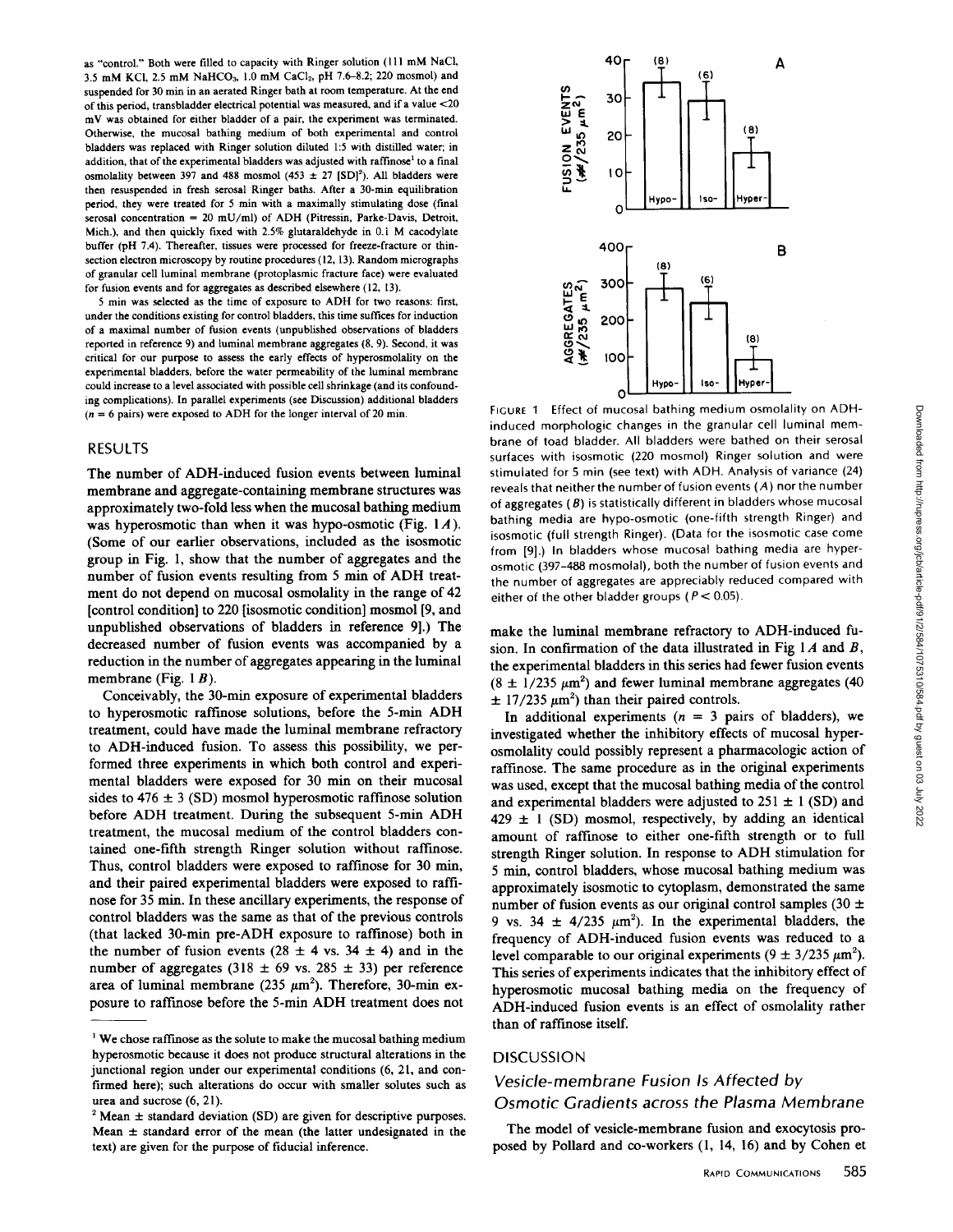

FIGURE <sup>2</sup> Bladder with hyperosmotic mucosal solution and treated with ADH for <sup>5</sup> min. (A) Large, clear vesicles are found in the vicinity of the luminal plasma membrane in two granular epithelial cells (GC). Tight junction morphology is not altered (arrow). BC, basal cell. Bar, 1  $\mu$ m.  $\times$  32,000. (B and C) Swollen vesicles fused with the luminal membrane. From freeze-fracture observations (see Fig. 3) they are presumed to be the aggregate-carrying structures whose shape has been altered by the experimental procedures. L, lumen. Bar, 0.25  $\mu$ m.  $\times$  63,000.

al.  $(5, 23)$  includes a crucial role for osmotic bursting of vesicles in the region of contact with the plasma membrane. One prediction of this model is the inhibition of fusion when the extracellular medium is made sufficiently hyperosmotic to the cytoplasm. This condition is generally not easy to establish in biological systems (see Introduction), but it is attainable across the luminal membrane of toad bladder because of this membrane's low water permeability in comparison with that of other series barriers in the tissue . Our results demonstrate that during a 5-min exposure to a maximally stimulating dose of ADH, bladders whose mucosal medium is hyperosmotic show fewer fusion events than do controls whose mucosal medium is either hypo-osmotic or isosmotic. These experiments provide a direct demonstration of the predicted effect of osmotic gradients across the plasma membrane on fusion-uncomplicated by osmotically induced changes in cell volume.

In the toad bladder, mucosal hyperosmolality  $(-450$  mosmol) apparently delays fusion without reducing the number of fusion events that can ultimately occur. Thus, after 20-min (instead of 5-min) exposure to ADH in the presence of mucosal hyperosmolal bathing solutions (446  $\pm$  38 (SD) mosmol), we observed no decrease in the number of fusion events . To the contrary, there were more fusion events (48  $\pm$  5 vs. 37  $\pm$  3/235  $\mu$ m<sup>2</sup>;  $P < 0.05$ ) and proportionally even more aggregates (400)

 $\pm$  83 vs. 177  $\pm$  36/235  $\mu$ m<sup>2</sup>;  $P < 0.05$ ) than in controls. We believe these data are explained either by sequelae to decreased cell volume (caused by prolonged exposure to hyperosmotic mucosal media) or by changes in the elongated vesicles, which become evident only when their fusion is suppressed by mucosal hyperosmolality (see below).

# Swelling of Elongated Vesicles upon Suppression of Fusion

Fusion of phospholipid vesicles with planar phospholipid bilayer membranes requires an osmotic gradient across the planar membrane, with the side containing the vesicles (the cis side) hyperosmotic to the opposite (trans) side (5, 22, 23). Swelling is then presumed to occur, in vesicles contacting the planar membrane, by osmotic water entry from the hypoosmotic trans solution (23). In biological fusion and exocytosis, however, the cytoplasm is generally isosmotic to the surrounding medium. If osmotic swelling of vesicles is also crucial to biological fusion, alternative mechanisms must exist for generating osmotic gradients across cytoplasmic vesicular membranes. For example, the fusion stimulus might mobilize osmotically inactive particles within the vesicle, alter vesicle membrane solute permeability, thus leading to colloid osmotic swelling, or induce active pumping of ions into the vesicle.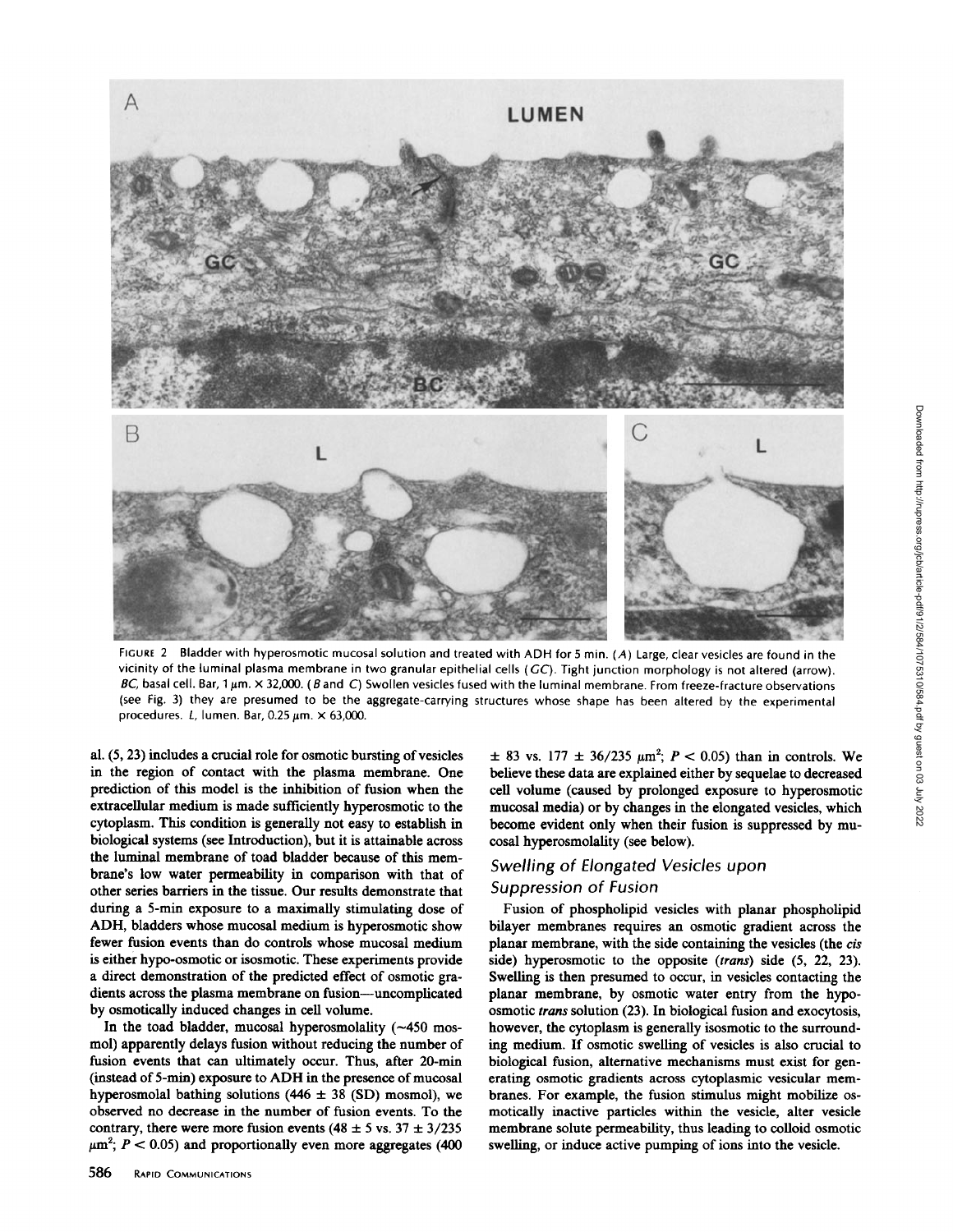

FIGURE 3 Bladder treatment, same as in Fig. 2. Protoplasmic fracture face of a spherical vesicle (thick arrow) with intramembrane particle aggregates (arrowheads). Adjacent to it (thin arrow) is a normal-appearing tubular structure whose exoplasmic fracture face has the parallel impressions of the intramembrane particle aggregates. From this cross-fracture it is not possible to ascertain the distance of either structure from the luminal membrane (LM). Bar,  $0.25 \ \mu m. \times 87,500.$ 

Vesicular swelling has been associated with biological exocytosis (e.g., 17; W. W. Douglas, unpublished lecture quoted in reference 16), which supports the osmotic theory of fusion. Swelling has not been reported so far for the elongated vesicles which fuse with the luminal membrane of the bladder in response to ADH stimulation under usual experimental conditions Large, rounded vesicles do appear, however, within the cytoplasm of the granular cells of those bladders in which ADH-induced fusion has been inhibited with hyperosmotic

mucosal bathing media<sup>3</sup> (Fig. 2). This has also been reported by Civan and DiBona (4) for comparable experimental conditions. The occurrence of characteristic aggregates in the membrane of these rounded vesicles, as we now show in Fig. 3, indicates that these vesicles are the elongated, aggregatecarrying structures after becoming enormously swollen." Possibly, this represents an extreme exaggeration of the slight osmotic swelling that might normally accompany fusion . Further studies of this fusion-inhibited system may reveal the CAMP-induced biochemical and biophysical changes in vesicular contents and/or membrane function that induce the osmotic entry of water into the vesicles .

We gratefully acknowledge Mrs. Kristine Olsen and Miss Judy Grecay for their expert technical assistance .

This investigation was supported by Grants AM 18710-05 and GM-29210-04 from the National Institutes of Health.

Received for publication 18 May 1981, and in revised form 13 July 1981.

#### REFERENCES

- 1. Brown, E. M., C. J. Pazoles, C. E. Creutz, G. D. Aurbach, and H. B. Pollard. 1978. Role of anions in parathyroid hormone release from dispersed bovine parathyroid cells. Proc.<br>Natl. Acad. Sci. U. S. A. 75:876-880.
- Carasso, N., P. Favard, and J. Valérien. 1962. Variation des ultrastructures dans les cellules 6pith6liales de la vessie du crapaud apres stimulation par 1'hormone neurohypophysaire . J Microscopie (Paris). <sup>1</sup> :143-158. 3 . Chevalier, J., J. Bourguet, and J. S. Hugon. 1974. Membrane-associated particles distri-
- bution in frog urinary bladder epithelium at rest and after oxytocin treatment. Cell Tissue Res. 152:129-140.
- 4. Civan, M. M., and D. R. DiBona. 1974. Pathways for movement of ions and water across toad urinary bladder. II. Site and mode of action of vasopressin. J. Membr. Biol. 19:195-<br>220.
- 5 . Cohen, F . S ., <sup>J</sup> . Zimmerberg, and A . Finkelstein. 1980. Fusion of phospholipid vesicles with planar phospholipid bilayer membranes. II . Incorporation of a vesicular membrane marker into the planar membrane. J. Gen Physiol. 75:251-270.
- <sup>6</sup> DiBona, D. R., and M. M. Civan. <sup>1973</sup> Pathways for movement of ions and water across toad urinary bladder. I. Anatomic site of transepithelial shunt pathways. J. Membr. Biol.<br>12:101-128
- 12:101-128.<br>7. DiBona, D. R., M. M. Civan, and A. Leaf. 1969. The cellular specificity of the effect of<br> $\frac{12.100 \text{ N}}{20.91}$ vasopressin on toad urinary bladder. J. Membr. Biol. 1:79-91.
- 8. Dratwa, M., C. C. Tisher, J. R. Sommer, and B. P. Croker. 1979. Intramembranous particle aggregation in toad urinary bladder after vasopressin stimulation. *Lab. Invest.* 40:<br>46–54.
- 9. Ellis, S. J., W. A. Kachadorian, and V. A. DiScala. 1980. Effect of osmotic gradient on ADH-induced intramembranous particle aggregates in toad bladder. J. Membr. Biol. 52: 181-184.
- 10. Humbert, F., R. Montesano, A. Grosso, R. C. de Sousa, and L. Orci. 1977. Particle aggregates in plasma and intracellular membranes of toad bladder (granular cell). Experientia (Basel). 33:1364-1367.<br>11. Kachadorian, W. A., S. D. Levine, J. B. Wade, V. A. DiScala, and R. M. Hays. 1977.
- Relationship of aggregated intramembranous particles to water permeability in vasopressin-treated toad urinary bladder. J. Clin. Invest. 59:576-581.
- 12. Kachadorian, <sup>W</sup> A., J. B. Wade, and <sup>V</sup> . A. DiScala. 1975. Vasopressin : induced structural change in toad bladder luminal membrane. Science (Wash. D. C) 190 :67-69.
- 13. Muller, J., W. A. Kachadorian, and V. A. DiScala. 1980. Evidence that ADH-stimulated mtramembrane particle aggregates are transferred from cytoplasmic to luminal membranes in toad bladder epithelial cells. J. Cell Biol. 85:83-95
- 14. Pazoles, C. J., and H. B. Pollard. 1978. Evidence for stimulation of anion transport in ATP-evoked transmitter release from isolated secretory vesicles. J. Biol. Chem. 253:3962-<br>3969.
- 3%9. <sup>15</sup> . Peachey, <sup>L</sup> D ., and H. Rasmussen . <sup>1961</sup> . Structure of the toad's urinary bladder as related
- to its physiology. *J. Biophys. Biochem. Cytol.* 10:529–553.<br>16. Pollard, H. B., K. Tack-Goldman, C. J. Pazoles, C. E. Creutz, and R. Shulman. 1977.

<sup>3</sup> In separate studies we found no swelling of aggregate-containing membrane structures in unstimulated bladders  $(n = 3)$  exposed to mucosal hyperosmolality.

' Assuming that the change in shape from cylindrical to spherical of the aggregate-carrying structures does not involve a change in membrane surface area, we have estimated the normal length of these structures as follows: from measurements done onthin-section electron micrographs, the diameter of swollen structures in proximity to the luminal membrane (see Fig. 2) was found to be  $0.51 \pm 0.06 \mu m$  (n = 47). Measurements made of swollen structures containing aggregates in freeze-fracture preparations (Fig. 3) gave a diameter of  $0.47 \pm 0.04$  $\mu$ m (n = 15). Thus, the mean length of an unswollen cylinder with a diameter of 0.13  $\mu$ m (thin section) or 0.11  $\mu$ m (freeze fracture) (see reference 13) would be  $\sim$ 2  $\mu$ m.